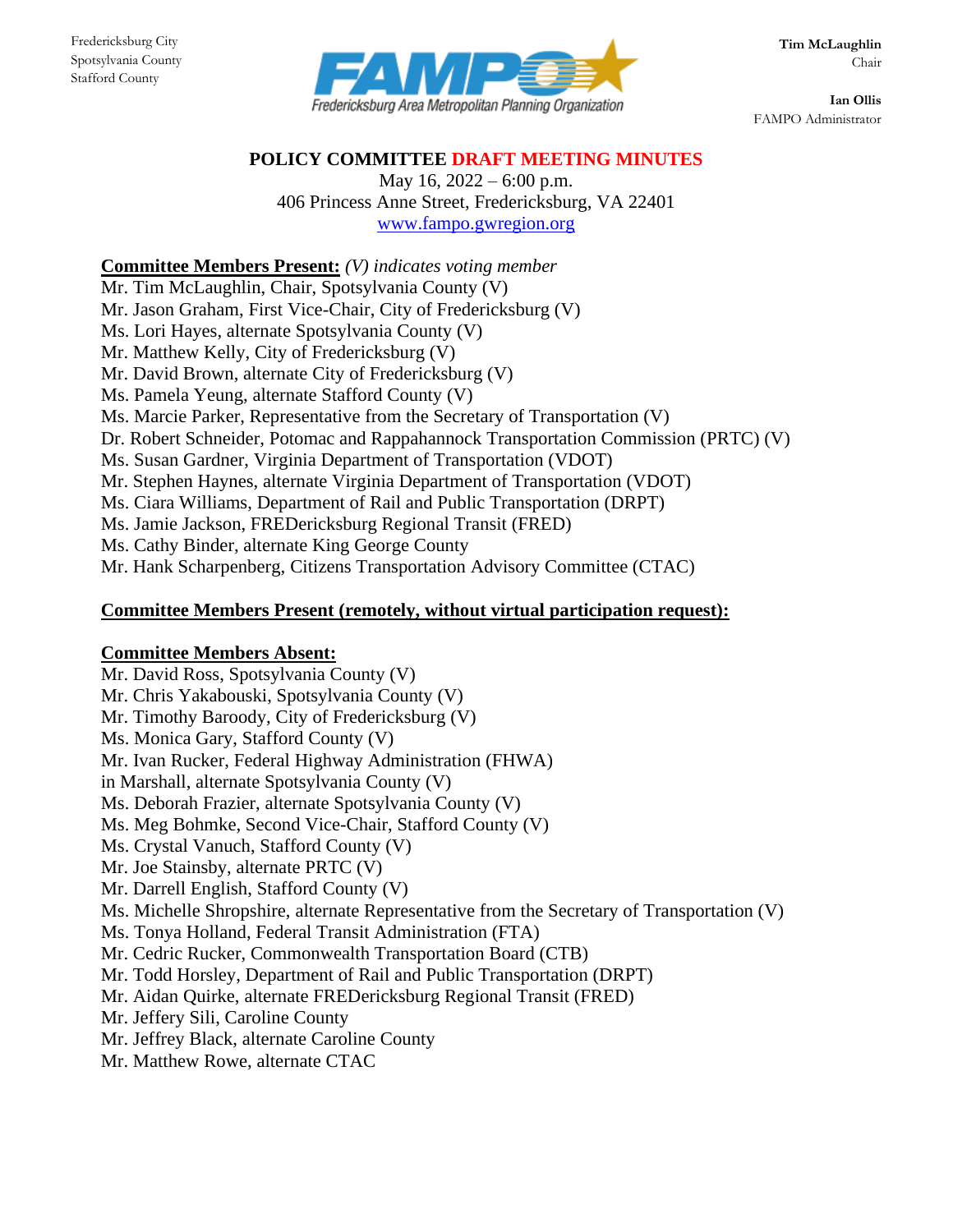#### **Others Present (remotely or in person):**

Mr. Joe McAndrew, Greater Washington Partnership Devyn Bell Mr. Paul Agnello, Spotsylvania County Mr. Paul Milde, Fredericksburg Regional Chamber of Commerce Mr. Colin Burch, VPRA Ms. Kate Gibson, GWRC Ms. Leigh Anderson, GW Ride Connect Mr. Jake Hicks

### **Staff Present:**

Mr. Ian Ollis, FAMPO Administrator Ms. Becky Golden, Transportation Planning Manager Mx. Colie Touzel, Public Involvement/Title VI Coordinator Ms. Kari Barber, Transportation Planner II/Bicycle and Pedestrian Coordinator

- **1. Call Policy Committee Meeting to Order** Chair McLaughlin called the meeting to order at 6:00 pm.
- **2. Pledge of Allegiance** Chair McLaughlin led the pledge of allegiance.
- **3. Roll Call and Determination of Quorum** Mx. Touzel conducted roll call and determined a quorum present.
- **4. Approval of the May 16, 2022 Policy Committee Agenda (ACTION ITEM)** Motion was made to approve the May 16, 2022 Policy Committee agenda.

Motion: Mr. Kelly; Second: Ms. Gary Motion passed with unanimous consent.

#### **5. Public Hearing**

Mx. Touzel read aloud comments from the public related to the Fiscal Year 2023 Unified Planning Work Program (UPWP) which were [received prior to the meeting.](https://www.fampo.gwregion.org/wp-content/uploads/2022/05/5_2022.05.11-UPWP-Public-comments.pdf) There were also several comments received directly prior to the meeting that supported a connector and trail network for the Fredericksburg Area.

No other comments were made.

#### **6. Public Involvement**

Mx. Touzel read aloud comments from the public which were [received prior to the meeting.](https://www.fampo.gwregion.org/wp-content/uploads/2022/05/6_2022-05-11-General-Public-Comments.pdf)

No other public comments were made.

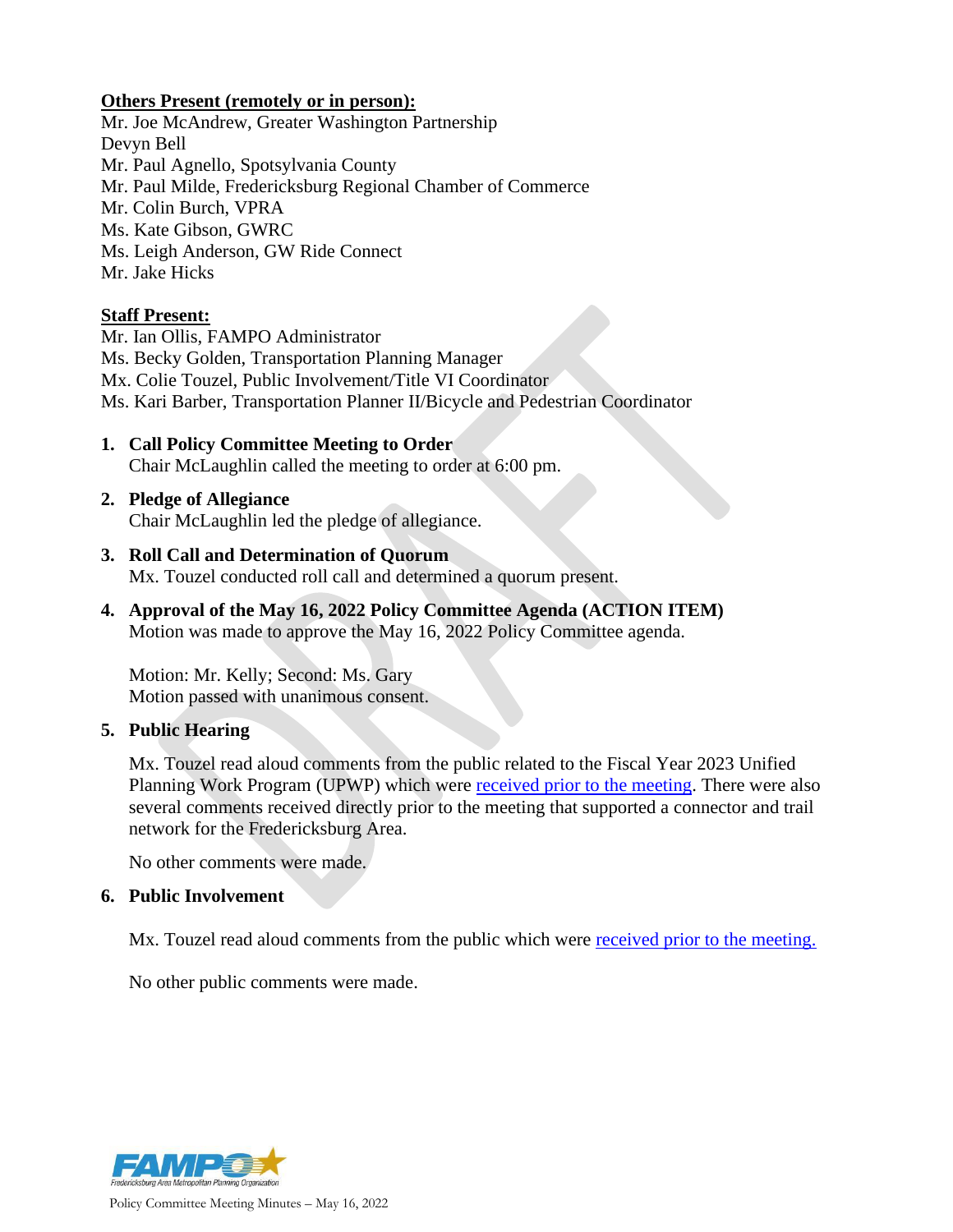### **7. Consent Agenda**

### **a. Approval of April 18, 2022 [Policy Committee Minutes \(ACTION ITEM\)](https://www.fampo.gwregion.org/wp-content/uploads/2022/04/2022.04.19-Policy-Committee-DRAFT-Minutes.pdf)**

Motion to approve the consent agenda: Motion: Ms. Yeung; Second: Mr. Schneider Abstentions: Ms. Parker Motion passed.

### **8. FAMPO Administrator Report**

Mr. Ollis provided a quick overview of the travel demand model, the upcoming Freight Summit, and new projects. Mr. Ollis shared that the VDOT travel demand model must be updated every 5 years and so FAMPO Staff are looking to your jurisdictions for any new developments to report. Mr. Ollis thanked Germanna Community College for allowing FAMPO to host the Freight Summit at their facility free of charge. Mr. Ollis requested that the Policy Committee provide support to VDOT engineering to include a multi-use path in the US 1 Falmouth Bridge rehabilitation project. Mr. Ollis also explained that I-95 South Bound additional lanes and bridge will be fully opened on May 17, and that the North Bound bridge will take another year, but VDOT is ahead of schedule for these projects. Mr. Ollis mentioned that Dr. Schneider suggested the Policy Committee host a one-off workshop on what causes congestion and what to do about congestion.

Members discussed the importance of an information sharing workshop to understand these matters from outside experts. A suggestion was made that a study be conducted of congestion in the region.

Mr. Ollis explained that CTAC would like to remove the requirement for the chair office to rotate between jurisdictions for CTAC. A suggestion was made that the bylaws ensure a rotation of jurisdictions so as not to have a monopolized majority from one jurisdiction. A request was made that CTAC give a presentation on why they want to change this requirement.

Mr. Ollis reminded members that an election of Policy Committee officers is during the next meeting on June 27. This meeting is also on the same evening as the GWRC Board meeting due to the holiday of Juneteenth, and therefore this Policy Committee meeting will begin at 7:30pm.

#### **9. Action/Discussion Items**

## a. [Connecting the Capital Region from Baltimore to Richmond](https://www.fampo.gwregion.org/wp-content/uploads/2022/05/9a_Connecting-the-Capital-Region-from-Baltimore-to-Richmond-GWP.pdf) – Mr. Joe McAndrews, Greater Washington Partnership

Mr. McAndrew explained that the [Greater Washington Partnership](https://greaterwashingtonpartnership.com/) is as a nonprofit organization that provides support to the public sector. They work from Baltimore to Richmond with regional skills and talent on their Board and heading their organization working together to develop diversity, inclusive growth, and regional transportation. Mr. McAndrew noted the importance of the Fredericksburg Area to the region and as an asset to the talent of the future. Mr. McAndrew explained their Regional Blue Print for Mobility and the Capital Region Rail Vision and that the region needs to consider other modes of transportation besides highways and roads in order to better connect our region.

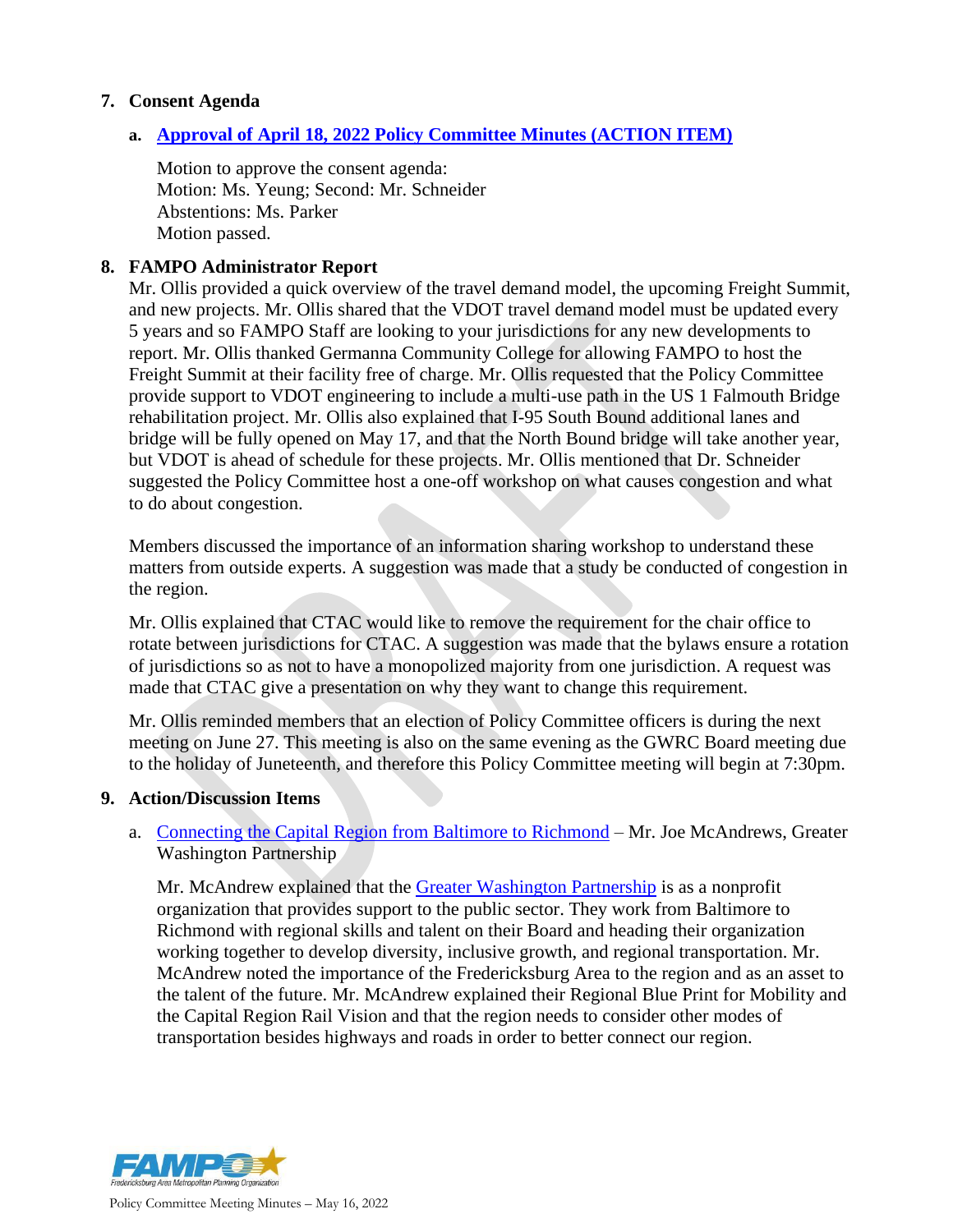After the presentation, Mr. McAndrew requested a letter of support from the Policy Committee for a large federal grant to help the Virginia Passenger Rail Authority secure funding to speed up and invest in the Long Bridge construction. Staff prepared a letter that was provided to Policy Committee members with the evening's agenda.

Motion to approve letter of support: Motion: Dr. Schneider; Second: Mr. Graham Motion passes with unanimous consent.

b. [SMART SCALE Round 5](https://www.fampo.gwregion.org/wp-content/uploads/2022/05/9b_SMART-SCALE-Round-5-Update-May-PC.pdf) – Ms. Kari Barber

Ms. Barber provided an update on SMART SCALE pre-applications, listing the four projects TAC endorsed for Policy Committee approval to progress to full application status.

# **[Resolution 22-33](https://www.fampo.gwregion.org/wp-content/uploads/2022/05/9b1_Resolution-22-33.pdf) Approving Final Four FAMPO Applications for SMART SCALE (ACTION ITEM)**

Motion to approve SMART SCALE Round 5: Motion: Dr. Schneider; Second: Mr. Kelly Motion passes with unanimous consent.

c. [Congestion Mitigation and Air Quality Improvement Program \(CMAQ\)/Surface](https://www.fampo.gwregion.org/wp-content/uploads/2022/05/9c_CMAQ-STBG-HIP-Update-May-PC.pdf)  [Transportation Block Grant Program \(STBG\) Update](https://www.fampo.gwregion.org/wp-content/uploads/2022/05/9c_CMAQ-STBG-HIP-Update-May-PC.pdf) – Mr. Ian Ollis

### **[Resolution 22-34](https://www.fampo.gwregion.org/wp-content/uploads/2022/05/9c1_Resolution-22-34.pdf) Approving the FY23-28 CMAQ/STBG/HIP Allocations (ACTION ITEM)**

Mr. Ollis provided an update on CMAQ/STBG programs and requested a Policy Committee approval of the TAC endorsement. Mr. Ollis also explained that September will begin a FY24-29 call for projects and so jurisdictions should start planning now.

Motion to approve Resolution 22-34: Motion: Mr. Kelly; Second: Ms. Hayes Motion passed with unanimous consent.

### d. **[Resolution 22-35](https://www.fampo.gwregion.org/wp-content/uploads/2022/05/9d_Resolution-22-35.pdf) Authorizing Staff to Execute a Contract with Cambridge Systematics for the 2022 Freight Summit (ACTION ITEM)** – Mr. Ian Ollis

Motion to approve Resolution 22-35: Motion: Mr. Kelly; Second: Dr. Schneider Motion passed with unanimous consent.

e. [FY23 Unified Planning Work Program \(UPWP\)](https://www.fampo.gwregion.org/wp-content/uploads/2022/05/9e_FY2023-UPWP-Final-Draft.pdf) – Mr. Ian Ollis and Ms. Becky Golden

Ms. Golden provided highlights to the UPWP including Freight Summit, FRED Transit Strategic Plan, FAMPO Vision Plan, East-West Mobility Study, and the VCR Trail Study. Ms. Golden mentioned that two projects were removed because the funds are not a part of FAMPO's funding program.

1. [Draft FAMPO Executive Committee Meeting Agenda](https://www.fampo.gwregion.org/wp-content/uploads/2022/05/9e1_2022.05.23-Executive-Committee-Meeting-Agenda.pdf) – May 23, 2022 at 5:45 p.m.